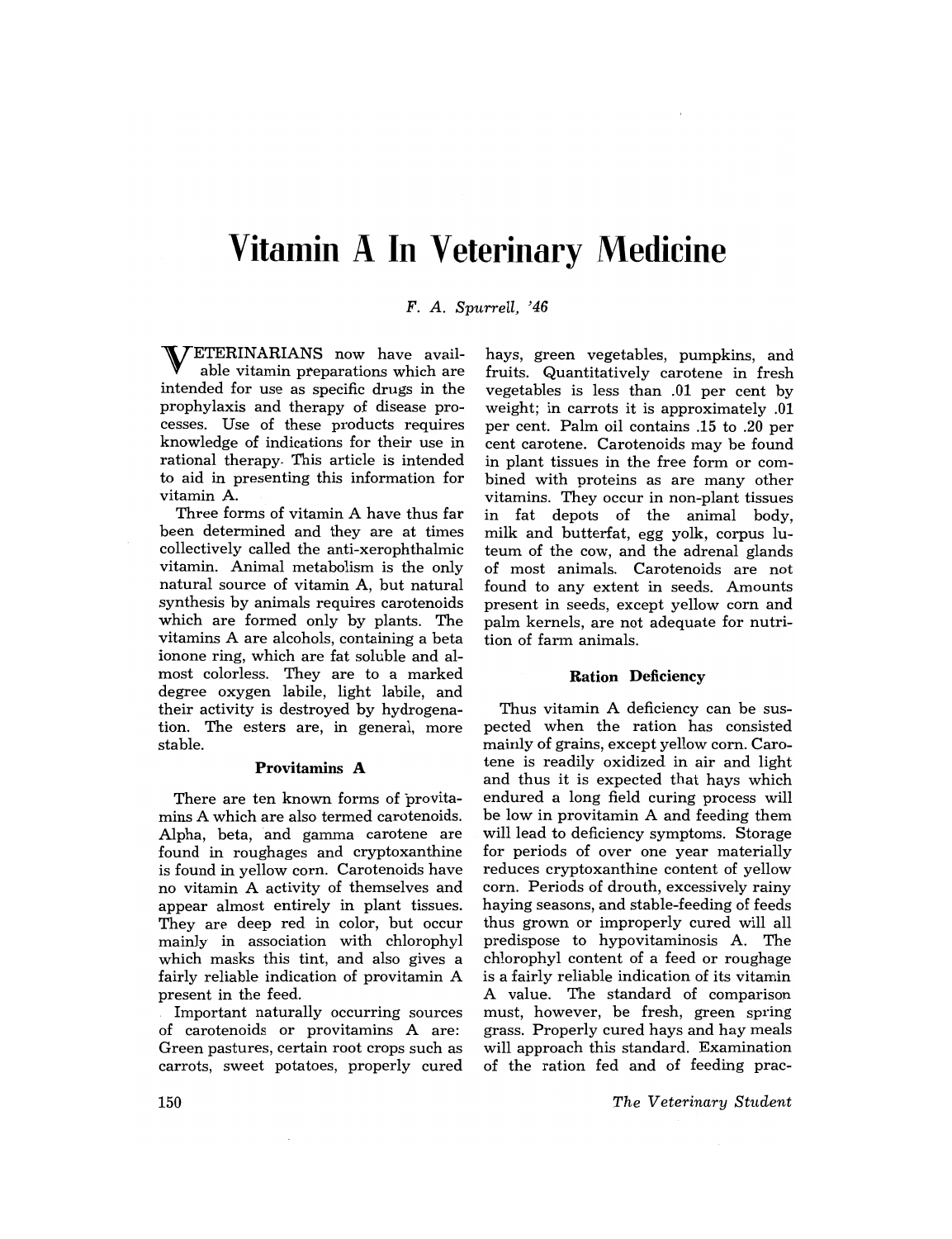tices is very important in diagnosis of vitamin A deficiency.

Vitamin E has been shown to protect carotene against oxidation because it is itself an anti-oxidant. It has been so used in commercial feeds. Vitamin A has a beneficial effect on low ascorbic acid blood levels.

## Physiology and Metabolism

Vitamin A is preferably administered orally, but can be given intravenously and may be absorbed through the skin. This vitamin is more readily absorbed from fats and oils, especially unsaturated ones. It is not absorbed from mineral oil. Absorption is associated with presence of bile salts, bile acids, and pancreatic lipase. It may be absorbed from a water emulsion. Vitamin A is readily absorbed in 5-6 hours and the provitamins A in 7-8 hours. Factors interfering with absorption of vtiamin A are: diarrhea, mineral oil in continued dosage, bile duct obstruction, congenital atresia of the bile duct, cirrhosis of the liver, hepatitis, pancreatic fibrosis, and intestinal obstruction.

In the body, the provitamins A are removed from the blood stream by the reticulo-endothelial system . and stored largely in the liver, mainly in the Kupfer cells. These stores are gradually converted into vitamin A, and circumstantial evidence points to the liver as the place of conversion, although no direct proof is available.! Storage is largely in the liver. Vitamin A is carried in the blood stream in the serum portion, and in loose concentration with proteins. The blood level is somewhat independent of amounts stored in the liver and does not furnish an estimate of the level in the body until the estimate can be more accurely determined by observed symptoms.

## Increased Demands

There is increased demand for vitamin A in all febrile conditions, in production of carcinomas, and in injection of carcinogenic compounds. Pregnancy and lactation also increase demand. Pathologic conditions may interfere with the interaction between blood levels of vitamin A and the liver content. Pneumonia, vari-

*Winter, 1946* 

ous infections, and tuberculosis of humans have demonstrated a reduced vitamin A blood level.<sup>18</sup> In fact, repeated determinations of blood levels have been used for their prognostic value.

## Pathology

Before discussing specific species symptomatology and pathology of hypovitaminosis A, it is well to study the tissue changes produced by this condition in general. Among those demonstrated at present are: epithelial changes, testicular degeneration, continuous diestrum, urinary calculi, neurological lesions, nyctalopia, anophthalmia in new born pigs, stenosis of the optic canal, impaired tooth development during formative stages. The animal is found very susceptible to secondary bacterial invasion due to epithelial changes. Symptoms of inanition such as reduced growth rate, decreased activity of hematopoetic tissues, and retarded hair growth are found even as in most other vitamin deficiencies.

## Epithelial Changes

The epithelial changes are considered the most characteristic of hypovitaminosis A as they appear at all ages and presumably in all vertebrates.<sup>27</sup> They have been demonstrated in man, monkey, horses, cattle, sheep, swine, goats, dogs, foxes, rabbits, chickens, turkeys, ducklings, game birds, guinea pigs, rats, and mice. Essentially the same organs are involved in all species although the order of response may vary slightly. There is a keratinizing metaplasia found in the salivary glands, respiratory tract, genitourinary tract in both sexes, eyes, paraocular glands, corneal and palpebral conjunctiva, Harderian, intra-orbital, extraorbital, and Meibomian glands.<sup>26</sup> Corneal ulceration is often demonstrated. The epithelium which has a secreting function in addition to protective function and whose functioning cells cannot divide is in general that which is replaced with a stratified keratinizing epithelium. The epithelium of the cornea, renal pelves, ureters, and bladder increases in growth rate and becomes hyperkeratotic in hypovitaminosis A.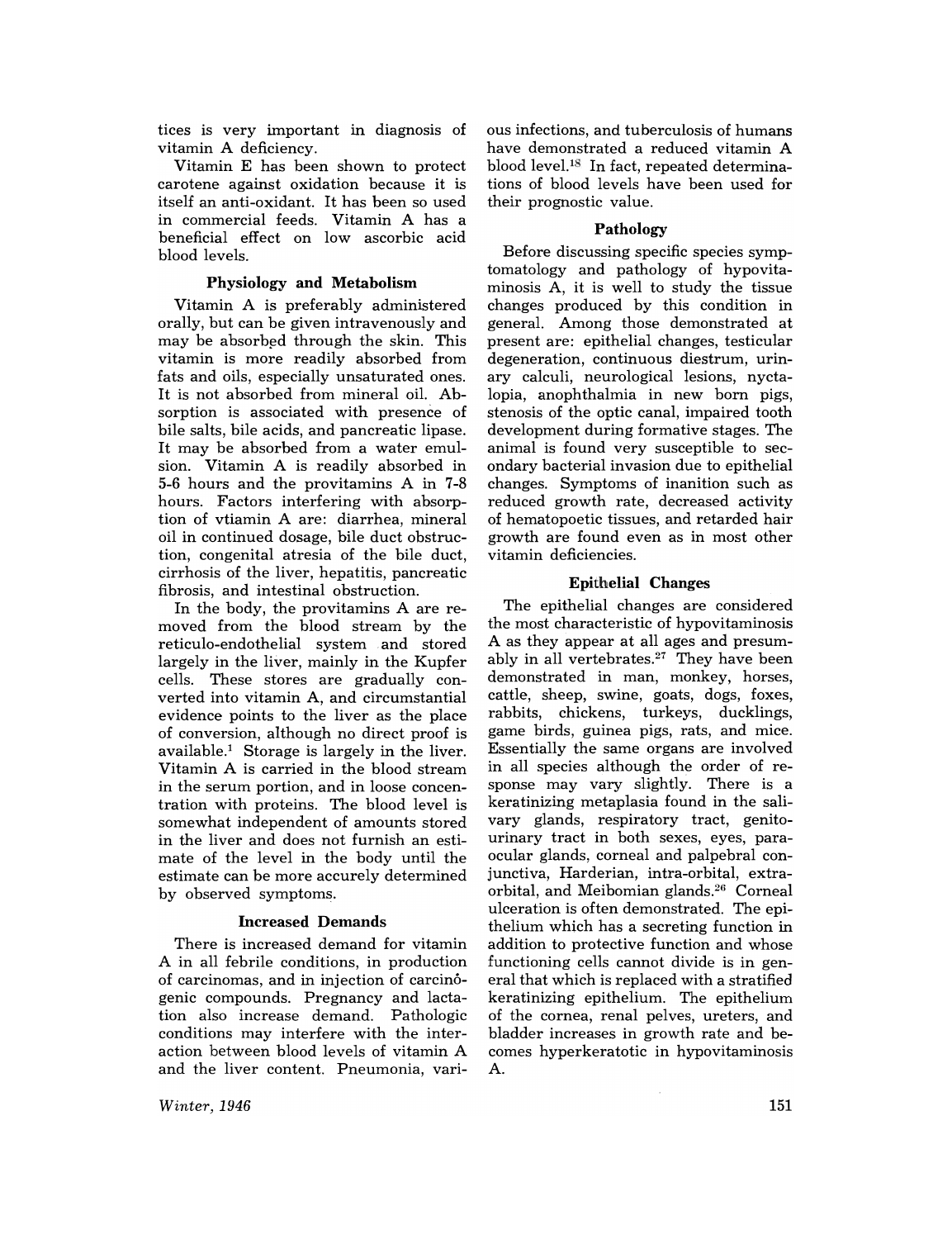The keratinized epithelium of each region returns to its normal function and morphology upon supplementation with vitamin A. This indicates that the stratum germinativum or similar structure retains its power to differentiate into the functional cells of the region during an entire period of metaplasia which is due to hypovitaminosis A.

## General Changes

Changes in the teeth consist of an atrophy and keratinizing metaplasia of the enamel organ which is the primordium of the tooth. Following this atrophy there is a dysfunction of the odontoblasts or dentine formers. The end result is a malformed tooth which fails of eruption. This has been observed in rats. Horses present difficult dentition of permanent teeth in which hypovitamosis A may be a factor.

Changes in the osseous and nervous systems are observed. When vitamin A deficiency is established at a sufficiently early age, skeletal growth is retarded a considerable period of time before the rate of increase in weight is materially affected. The central nervous system continues growth at a normal rate until weight becomes stationary or decreases. This results in overcrowding the cranial cavity, overcrowding the spinal canal, and mechanical damage with subsequent irregular nerve degeneration in the central and peripheral nervous systems. Rate of growth rather than age is the governing factor in this condition. Mature individuals will not usually develop these lesions.

Nyctalopia or interference with visual adaptation to dark is an early symptom of vitamin A deficiency. Vitamin A and the protein, retinine, combine to form rhodopsin or visual purple. Rhodopsin is a pigment of the rods that breaks down upon exposure to light of low intensity and initiates a nerve impulse. Lack of vitamin A in sufficient quantities results in decreased formation of rhodopsin during subsequent darkness and consequently hinders dark adaptation.

## Species Symptomatology

With an understanding of the pathological picture produced by hypovitamin-

osis A, the symptoms and lesions exhibited by various species form a more understandable pattern. These will now be discussed for each species including both symptoms demonstrated and lesions produced as they are applicable to that species.

Horses demonstrate nyctalopia, lacrymation, corneal keratinization, respiratory symptoms, reproductive difficulties, capricious appetite, and progressive weakness with death occurring quite regularly.<sup>7</sup> Scaling of the periople of hoof and a regular fading of area below the coronary band in pigmented hooves are symptoms of hypovitaminosis A observed in equines. Accompanying this fading is a defective hoof growth.<sup>9</sup> This is frequently seen in horses during wintering on rations which are deficient in vitamin A or in stable fed horses. Dentition disturbances and improper formation of permanent teeth may also be produced by this deficiency although this has not been demonstrated experimentally in the horse to date.

## Ruminants

Symptoms of hypovitaminosis A in ruminants are: Nyctalopia, corneal opacity and ulceration, mottled appearance of tapetum lucidum and nigrum,<sup>14</sup> convulsions, anascarca with swelling of legs and other parts of the body, nasal discharge, unpliable skin, dry pityriasis, failure of reproduction, panting and drooling in hot weather, sensitiveness to heat, loss in weight, anorexia and death in severe advanced cases.<sup>22</sup> These symptoms develop in varying periods depending upon body reserves which in turn depend upon age and amount of carotene contained in feed. Young animals are more rapidly depleted than old. Blindness without classical symptoms of deficiency may develop in young due to stenosis of the optic foramen.

A greater amount of carotene is required for maintenance of health than for fattening cattle. However, recent studies have demonstrated development of typical vitamin A deficiency symptoms in cattle fattened on a balanced ration containing 11-14 pounds of yellow corn and oat straw as roughage.<sup>20</sup> This empha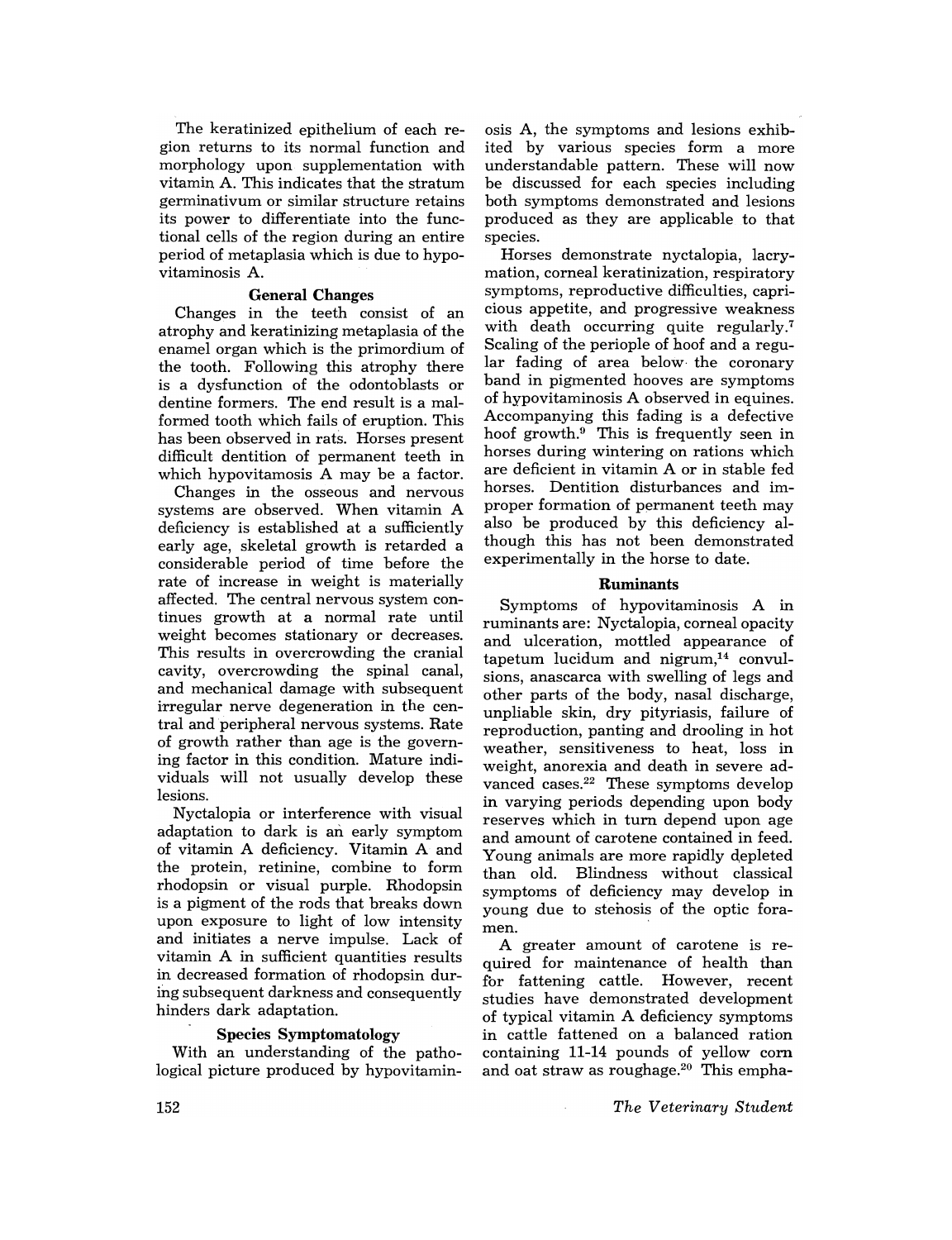sizes the value of green leafy hay and silage of good quality in the ration of fattening cattle. It was previously thought that yellow corn provided sufficient carotene to supply the needs of fattening cattle.

There apparently is some connection between urolithiasis and vitamin A deficiency in goats. $22$  This is thought to result from the desquamation of cornified epithelial cells from the kidney and ureters which are found in large masses in the urinary tract. These may act as nuclei for uroliths. Extension of this finding to other species except the rat has not been conclusively demonstrated. Microscopic examination of bovine kidneys from A deficient cattle revealed degenerative changes which were most extensive in the proximal convoluted tubules. $11$  Some renal inflammatory changes were observed characterized by accumulations of lymphocytes and some macrophages with tubular atrophy. Some cicatrization was evident but keratinizing metaplasia was rare.

## Reproductivity

Bulls and cows may lose reproductive ability in advanced vitamin A deficiency but this is not necessarily permanent.<sup>9</sup> Cows will usually conceive and later abort or give birth to weak or blind calves which fail to survive in most cases.

Vitamin A has been used in treatment of acetonemia with apparently excellent results in some cases but there is evidence that uncomplicated cases of ketosis in cows have normal blood plasma carotene and vitamin  $A$  levels. $23$  The oral administration of vitamin A in dosages of 1 to 4 million I.U. over periods of as long as 3 weeks had no beneficial effect in these cases.

## Deficiency at **Birth**

It has been demonstrated that carotene and vitamin A do not cross the placental filter in appreciable amounts and therefore the newborn individual is dependent almost entirely on external sources for vitamin A activity. It is also known that colostrum milk has about 10 to 100 times the vitamin A activity of milk obtained after the first few days of lactation. This accentuates necessity for feeding colos-

*Winter, 1946* 

trum milk and for adequate provision of vitamin A to the maternal parent during pregnancy.

This factor undoubtedly operates in most of the species but particular study has been made of it in the dairy calf.<sup>3</sup> <sup>13</sup> <sup>15</sup> <sup>16</sup> <sup>17</sup> <sup>25</sup> Nyctalopia, papillary edema, and constriction of the optic nerve . causing blindness have been observed in calves deficient in vitamin A or its precursor. Degenerative and inflammatory conditions in kidneys, enteritis, persistent diarrhea, degeneration and necrosis in liver, and degenerative changes in the testicles have been observed in this condition. Metaplasia of epithelial tissues is not consistently observed.

It has been shown that one causative factor in diarrhea of calves is the deficiency of vitamin A with which they are always born. The newborn calf has about 4 micrograms of vitamin A per 100 cc. of blood and requires 15 micrograms per 100 cc. of blood is an adequate level.<sup>17</sup> Supplying this deficiency along with niacin and ascorbic acid has reduced economic and individual losses from this condiiton considerably in territories under observation. Niacin apparently aids in absorption of vitamin A in the newborn calf.

#### Swine

Observations on experimental deficiency of vtiamin A in swine have demonstrtaed the following: Initial anorexia, inappetance and roughened hair coat, slight exophthalmus, lacrymation, xerophthalmia, blindness, cocking of the head, stiff and awkward gait. $4\frac{5}{5}$  Soon after the abnormal gait is noticed nervous symptoms appear and consist of convulsions, running movements while lying down, and audible complaint. These convulsions terminate with twitching limbs and exhaustion. Posterior paralysis and even loss of control of all legs is observed. Lesions at necropsy revealed a rather constant catarrhal gastritis, enteritis, and congesion of the lungs. Recent experiments demonstrated that hogs suffering from vitamin A deficiency showed marked instability and loss of equilibrium along with extreme nervousness. $21$  There was a swaying, uncertain circling, and finally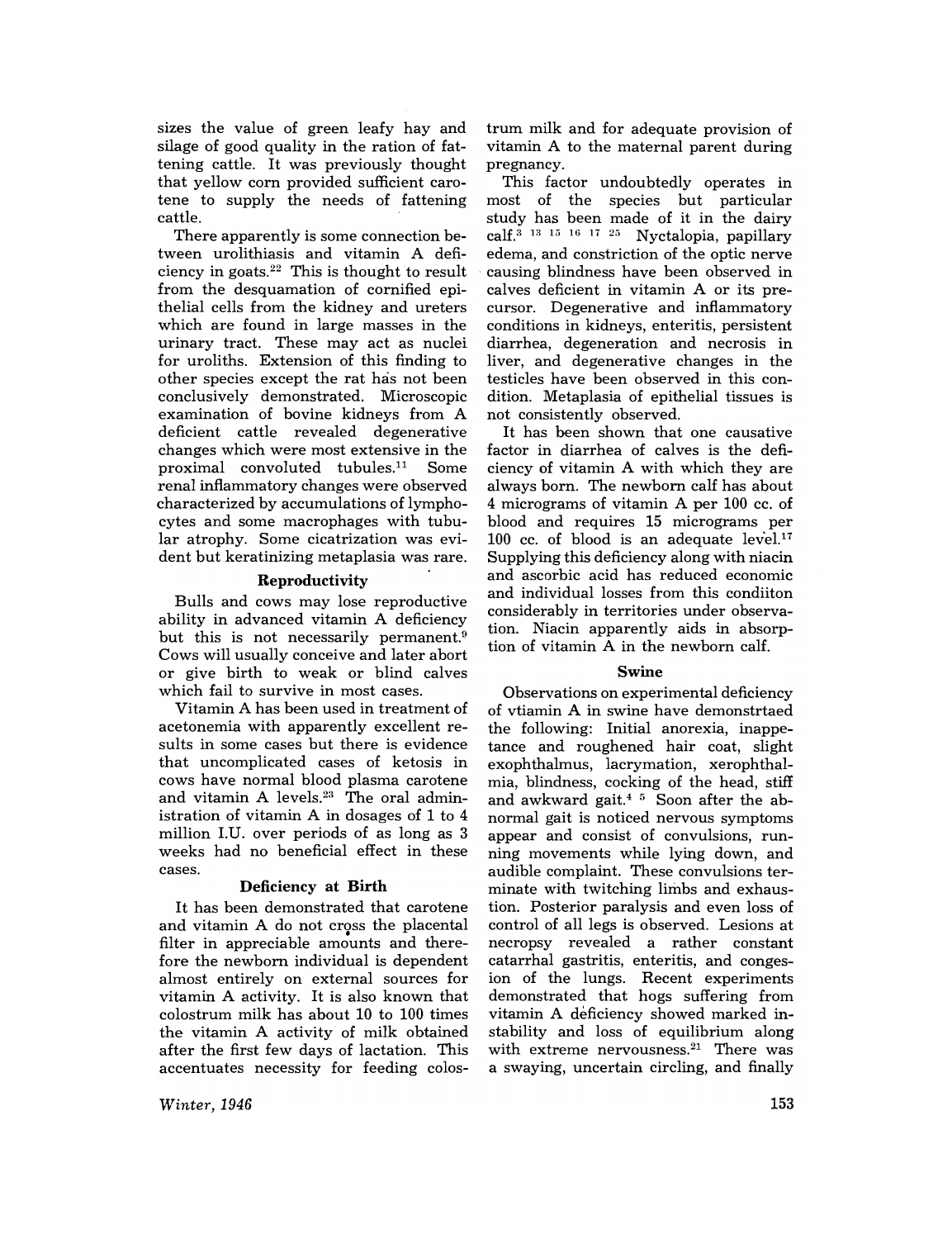loss of balance, falling, and struggling to arise. These symptoms were considered as differing from previously reported posterior paralysis. The first symptoms in these cases appeared in about 140 days from the onset of a deficient ration.

#### Estrous Cycles

In contrast to other species estrous periods in swine apparently become abnormally long and more frequent in some individuals but others fail to breed entirely.<sup>8</sup> Vulvar congestion may persist in gilts as if they were in continuous estrum. Sows on moderate deficiency of vitamin A, if bred, may abort or resorption of feti take place. If feti are carried full term they may be born weak or die shortly after birth. Embryonic in juries and developmental defects have been observed in this condition. Anophthalmia, optic stenosis, accessory ears, subcutaneous cysts, palatoschisis, cheiloschisis, faulty kidney development, and malformed hind limbs are reported.<sup>5</sup>

## Chicks

Clinical symptoms of hypovitaminosis A are exhibited in chicks as a cessation of growth at three to four weeks of age, drowsiness, incoordination, staggering gait, emaciation, and ruffled plumage.<sup>2</sup> Yellow pigmentation is lacking in breeds normally demonstrating this pigmentation and comb and wattles are usually pale. Eye symptoms may develop but often the chick dies previous to this time.

The susceptibility of chicks to this deficiency depends in the first two weeks of life on the adequacy of the ration fed the maternal parent. This has a definite bearing on total chick mortality in these first two weeks. If the chick has suffifficient vitamin A to last these first two weeks in his tissues then he will survive a deficient vitamin A ration for four to seven weeks.

Adult birds become emaciated, weak, and exhibit a marked decrease in egg production and length of time between clutches. Hatchability of eggs decreases, embryonic mortality increases, and eye

symptoms develop, demonstrating in advanced cases a caseous exudate.

Pathological lesions demonstrated in adult birds are mainly the keratinizing metaplasia, particularly of the respiratory and esophageal musoca and an accamulatiou of ureates in the renal tubules,



*Courtesy oj Beister,* et *al.*  Lesions of Vitamin A Deficiency in the chick.

ureters, and visceral organs. The metaplasia is evidenced by a caseous exudate and an enlargement of the various glands, particularly evident in the esophagus. Early in the deficiency a seromucoid mass of water clear exudate can be found in the nasal turbinates and manipulated by pressure out of the nodules and cleft palate. Other species of poultry and wildfowl demonstrate lesions and symptoms somewhat similar to chickens.

Symptoms demonstrated in dogs include: Xerophthalmia, decreased rate of gain, rough coat and desquamation of skin, conjunctivitis, lacrymation, keratitis, ulceration of cornea, and at times keratocele. There is also anorexia, muscular incoordination and paralysis. There may be inattentiveness due to deafness.<sup>12</sup> This condition has been suspected of predisposing to uroliths in dogs. $6$  It is an important factor in predisposing to infectious bacterial dermatitis in the dog.

#### Foxes

Experimental deficiency of vitamin A in foxes has resulted in demonstration of nervous disturbances prior to development of other symptoms.<sup>24</sup> These occurred about 8 weeks after placing on a

*The Veterinary Student*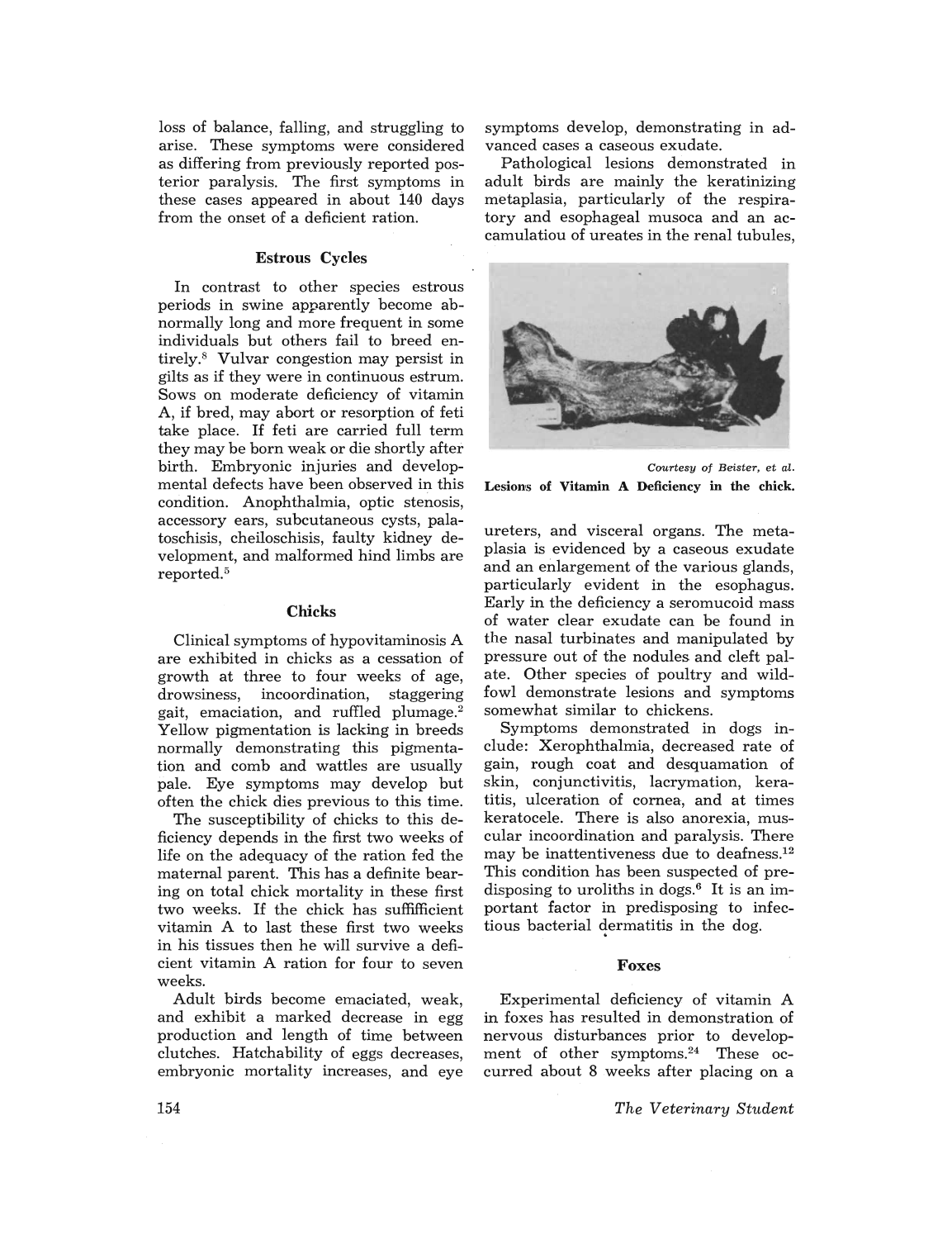deficient ration and consisted of trembling, twisting of neck as a chicken watching a hawk, periods of whirling and coma at ca. 2-4 months. The coma would last for 5-15 minutes and usually followed periods of excitement. Xerophthalmia was observed in three fox pups between 18 and 27 months after initiation of low vitamin A ration. Other general vitamin A deficiency symptoms were also observed. Attempts to cure the nervous deficiency symptoms failed; two foxes still demonstrating nervous symptoms one year after being placed on a nutritionally complete ration.

## **Diagnosis**

Diagnosis of hypovitaminosis A is most valuable when it is made in the early manifestations of the condition. At this time economic losses can be forestalled and a valuable service rendered livestock owners. Perhaps the complaint will be that the animals are not doing as well as they should. Decreased rate of gain is one of the symptoms which is often found in this deficiency. An inquiry into the previous management of the group in question is essential; the ration fed to young, ration fed to maternal parent, and condition of the ingredients are important. The ration ingredients should be checked as to possible carotene or vitamin A content. Were roughages grass green? Was there any possible oontent of carotene consuming agents such as meat and bone meal, tankage, or skimmilk in the ration? Actual observation of ration ingredients is more satisfactory than interrogation.

## Diagnostic Lesions

Symptoms and lesions are quite characteristic of this condtiion. The keratinizing metaplasia, nyctalopia, and corneal involvement all point to this deficiency. In testing farm animals for nyctalopia, which is one of the earlier symptoms, they can be exercised in the yard near dusk to observe their recognition of obstacles placed in their way. Another method is driving them into a barnway in which has been placed an obstruction and noting their recognition of this object. Use of

*Winter, 1946* 

the ophthalmoscope is a diagnostic aid which is valuable but this must be done in the dark and also after the animal has been in the dark for a period of time.<sup>13 14</sup> Demonstration of keratotic epithelial cells in smears from corneal, vaginal, and other available areas is a valuable diagnostic aid.

# Laboratory Tests

Laboratory tests to determine either the carotene content or the vitamin A content of tissues are usually chemical or physical as biological tests require extended periods of time. They consist of antimony trichloride color reactions and the spectrophotometric method.18 The spectrophotometric method is not widely used. The antimony trichloride color reaction depends on the development of a transitory blue color which a chloroform solution of vitamin A forms when antimony trichloride is added. The intensity of this blue color can be read by visual comparison with copper sulfate standards or with the aid of a photoelectric colorimeter; 10 The latter reduces human error and makes readily possible both carotene and vitamin A determination but requires additional equipment. The blood level of vitamin A is physiologically more constant than that of carotene and therefore is of more aid in diagnosis. However, blood carotene below certain levels will indicate hypovitaminosis A. Blood for determination may be treated with potassium oxalate and kept refrigerated for 24 hours without materially affecting the determination. •

Clinical interest lies in the blood levels below which vitamin A deficiency is indicated. Most studies have been made on cattle and calves. These values for mature cattle are 20 to 50 micrograms of blood plasma carotene per 100 cc. of blood and for calves the critical blood vitamin A value is 15 micrograms per 100 cc. of blood.

The antimony trichloride color reaction can also be used to determine content of vitamin A and carotene in the liver at necropsy. These tests render a feeling of positiveness to diagnosis and are valuable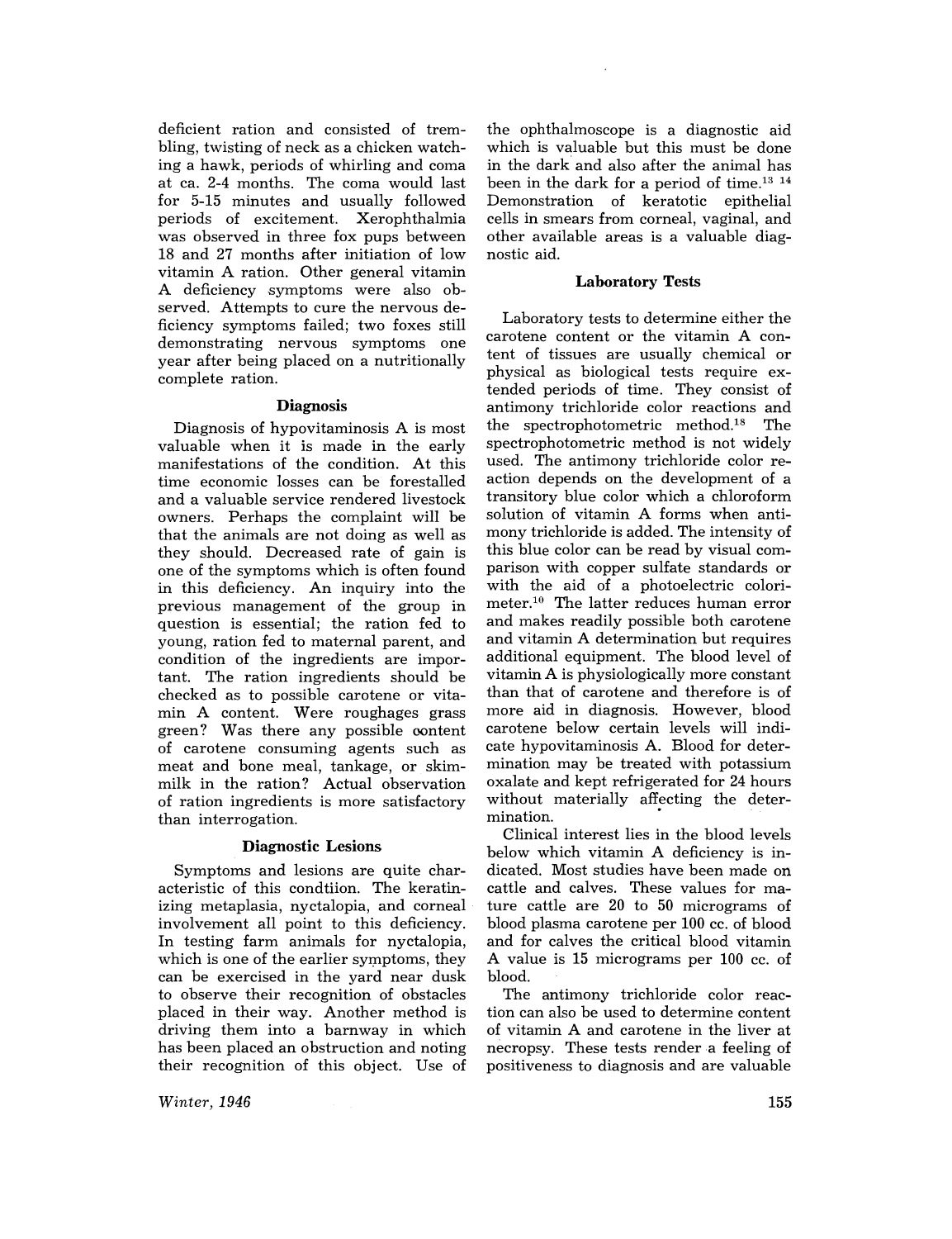aids. However, the symptoms are available earlier and should be used on conjunction with the history to evolve an early diagnosis and one which allows for correction of the condition prior to heavy losses.

#### Prevention

The prevention of hypovitaminosis A lies in feeding those feed substances which are known to have relatively satisfactory amounts of this vitamin and that have been properly handled in curing, storage, processing, and during the feeding process. An important fact to remember is the instability of carotene to oxidation, light, high temperatures, and the presence of products of animal origin in the mixed feeds. Grass green properly cured hays, green pastures, high quality ensilage, sweet potatoes, pumpkins, carrots, and green vegetables are feeds which supply this vitamin. There is increasing evidence that yellow corn does not furnish adequate amounts, particularly if it has been in storage.

#### **Requirements**

Vitamin A requirements have been found quite uniform in relation to body weight in horse, cattle, sheep, swine, dog, rabbit, rat, and man. These animals require 25 gamma or 40 LU. of beta carotene per kilogram of body weight daily. This requirement can also be furnished by 4 gamma or 20 I.U. of vitamin A per kilogram of body weight per day. One gamma is equal to .001 of a milligram. Recommended nutrient allowances established by National Rese'arch Council are valuable references giving specific amounts of vitamin A as well as other vitamins and nutrients needed for various species.19

There are commercially available two sources of vitamin A; various fish liver oils and solutions of carotene. The fish liver oils contain largely natural vitamin A.

Pure vitamin A has demonstrated some toxic symptoms in the rat consisting of rapid loss of weight, general hemorrhage, bone fragility, and death. Dosages elliciting this response were those in excess of 100,000 U.S.P. units. A U.S.P. unit equals

one international unit (J.U.) which is defined as 0.6 gamma beta carotene in coconut oil and hydroquinone.

Interesting observations of symptoms demonstrated by dogs continuously fed rations containing feeds high in vitamin A content have recently been reported.<sup>62</sup> Diarrhea was consistently observed in This was experimentally shown using concentrates of vitamin A as a constituent of the ration. Liver was one of these feeds. This condition was attributed to an acceleration of metabolism to a point where it causes diarrhea.

#### Dosage Levels

Provitamin A or carotene can be fed in unlimited amounts with little danger except excess yellow pigmentation. Both carotene and vitamin A are readily absorbed in eight hours or less from oral administration and this is the preferred method although it can be given parenterally and also is absorbed through the skin. Parenteral administration would be indicated where absorption was interferred with or there was evidence of liver damage. Liver damage in the patient would require the preparations containing vitamin A itself. In newborn calves 25,000 LU. vitamin A daily have been recommended for the first ten days followed by 5,000 J.U. daily for the next 20 days per calf along with niacin, ascorbic acid, and vitamin D if necessary. The recommended daily allowance mentioned previously would give a guide as to the dosage levels which should be considerably greater where deficiencies exist.

#### **Conclusions**

In conclusion, hypovitaminosis A has been shown to be a specific problem in disease control which has a specific method of prevention and treatment. The main use of vitamin A preparations lies in treatment of cases which exhibit a deficiency in this accessory food substance. Its use in other conditions uncomplicated by hypovitaminosis A has not been conclusively proven beneficial. However, it must be recognized there are many borderline cases in judging results from its use in individual cases. Vitamin A is